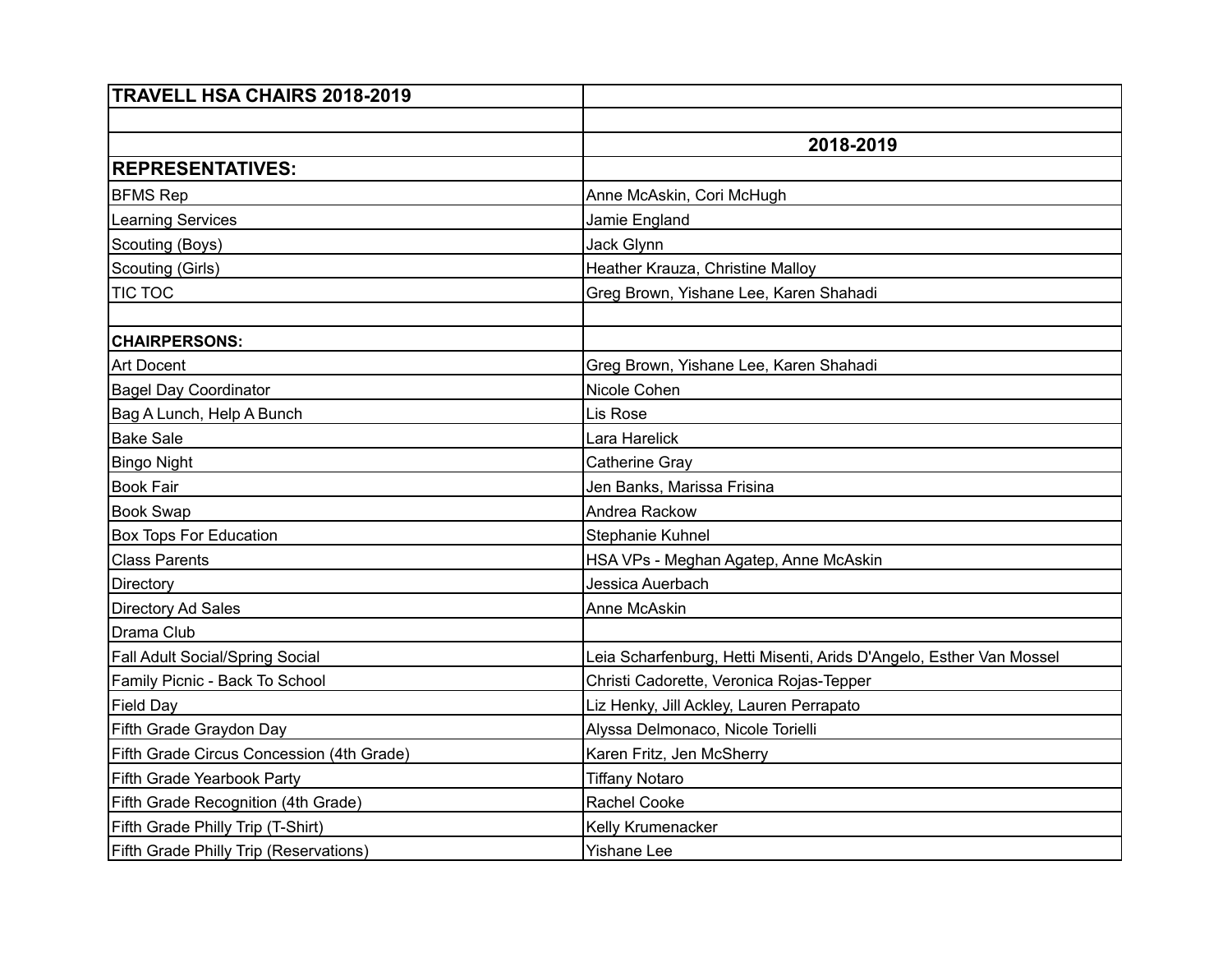| Fifth Grade Philly Trip (Meals)                                                           | Meghan Agatep                                                       |
|-------------------------------------------------------------------------------------------|---------------------------------------------------------------------|
| <b>Friends of Music</b>                                                                   | <b>HSA VPs of Enrichment</b>                                        |
| <b>Garden Club</b>                                                                        | Dave Myers, Karen Ramsahai, Leia Scharfenberg                       |
| Go-To Parent Program                                                                      | Surbhi Kapadia                                                      |
| Hospitality                                                                               | <b>Tiffany Gaston</b>                                               |
| International Expo                                                                        | Min-Hee Cho, Katherine Park, Vaibhavi Udeshi, Tomoko Lee            |
| July 4th Float                                                                            | Dan Delmonaco, Joel Torielli                                        |
| Ladies Night                                                                              | Leia Scharfenburg, Hetti Misenti, Arids D'Angelo, Esther van Mossel |
| <b>Library Volunteers</b>                                                                 | (Gr. K-2) Hetti Misenti Melanie Downing (Gr. 3-5)                   |
| <b>Library Reading Marathon</b>                                                           |                                                                     |
| <b>Library Author Visits</b>                                                              | Christina Morbelli                                                  |
| Mayfair                                                                                   | Esther van Mossel & HSA VPs - Meghan Agatep, Anne McAskin           |
| Men's Basketball                                                                          | John Murphy                                                         |
| Men's Night                                                                               | Tom Mason                                                           |
| Skyzone - 2018                                                                            | <b>Catherine Gray</b>                                               |
| Movie Day 2018                                                                            | Amanda Mackzum, Melinda Mason                                       |
| Publicity                                                                                 | Jen Tesseyman                                                       |
| Recycling                                                                                 | Melissa Glynn                                                       |
| Safety(need to expand on the roll)                                                        | <b>Melanie McWilliams</b>                                           |
| <b>School Photos</b>                                                                      | Andrea Rackow                                                       |
| <b>School Supply Kits</b>                                                                 | Lori Langsdale                                                      |
| Science Fair                                                                              | Leila Kamel, Kelly Krumenacker, Ana McGough                         |
| <b>SCRIP/Grocery Cards</b>                                                                | Meghan Agatep, Christina Morbelli, Jennifer Tesseyman               |
| Stop & Shop A+ Rewards                                                                    | <b>Julie Grant</b>                                                  |
| <b>Teacher Appreciation Week</b>                                                          | Elizabeth Molesworth, Esther van Mossel-Phelps                      |
| <b>Teacher Appreciation Door Decorating</b>                                               | Jen Nally, Ambreen Khan                                             |
| <b>Teacher Scoop Night</b>                                                                | Karen Lerman                                                        |
| <b>Travell Cares</b>                                                                      | HSA Presidents - Cori McHugh, Denise Ryan                           |
| <b>Travell Wear</b>                                                                       | Lauren Perrapato, Nicole Torielli, Alyssa Delmonaco                 |
| <b>Volunteer Coordinators</b>                                                             | <b>HSA Presidents and VPs</b>                                       |
| Yearbook                                                                                  | <b>Yishane Lee</b>                                                  |
| Welcoming Committee (Kindergarten Playdates, connect new familic Collen Groves, Liz Henky |                                                                     |